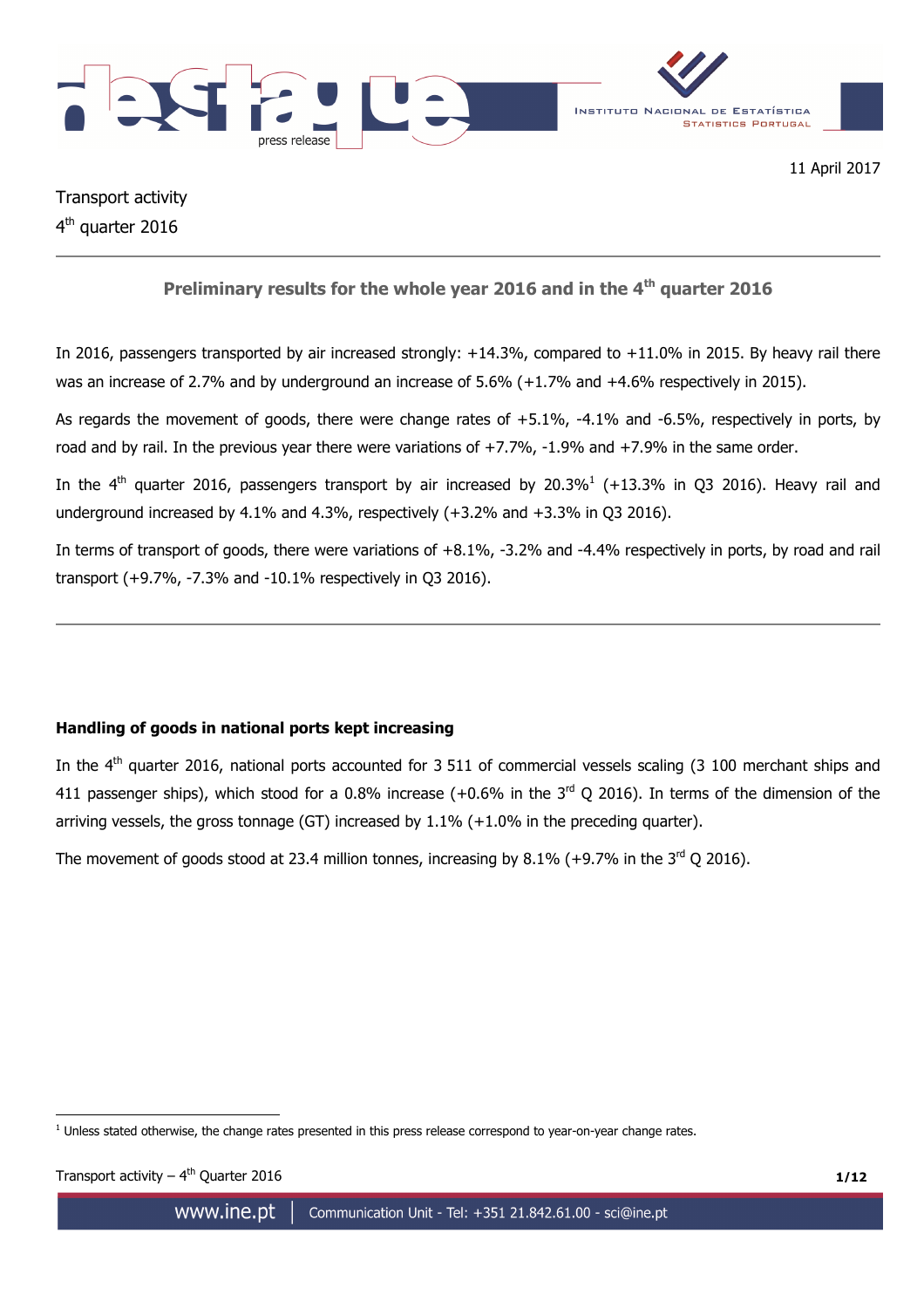





The port of Sines recorded a 23.2% increase in handled goods (+21.0% in the preceding quarter), accounting for 12.4 million tonnes, having been responsible for 52.9% of the total movement of goods in national ports.

On the contrary, the ports of Leixões (4.3 million tonnes handled) and Lisboa (2.6 million) recorded declines of 7.3% and 4.3% ( $+3.0$ % and  $-7.2$ % in the  $3<sup>rd</sup>$  quarter 2016), resulting from reductions in October and November and a recovery in December.

Among the remaining main ports, Aveiro stood out with an increase of 20.4% in goods handled, while Setúbal stood on the opposite site (-20.8%).

Considering all ports, 9.7 million tonnes were loaded in the  $4<sup>th</sup>$  quarter (+10.0%), with the port of Sines standing out (4.9 million tonnes), increasing by 26.4%. The ports of Leixões (1.7 million tonnes) and Lisboa (1.1 million tonnes) also recorded increases, of 8.8% and 5.6%, respectively, in loaded tonnes. In the  $4<sup>th</sup>$  quarter 2016, among the main ports of the Mainland, only in Setúbal there was a decrease in goods loaded (-26.9%).

As for unloaded tonnes in national ports (13.8 million tonnes) the rise was smaller (+6.7%); the port of Sines recorded a 21.2% increase (total of 7.5 million unloaded tonnes), while the ports of Leixões, Lisboa and Setúbal presented reductions (-15.7%, -10.6% and -9.2%, respectively).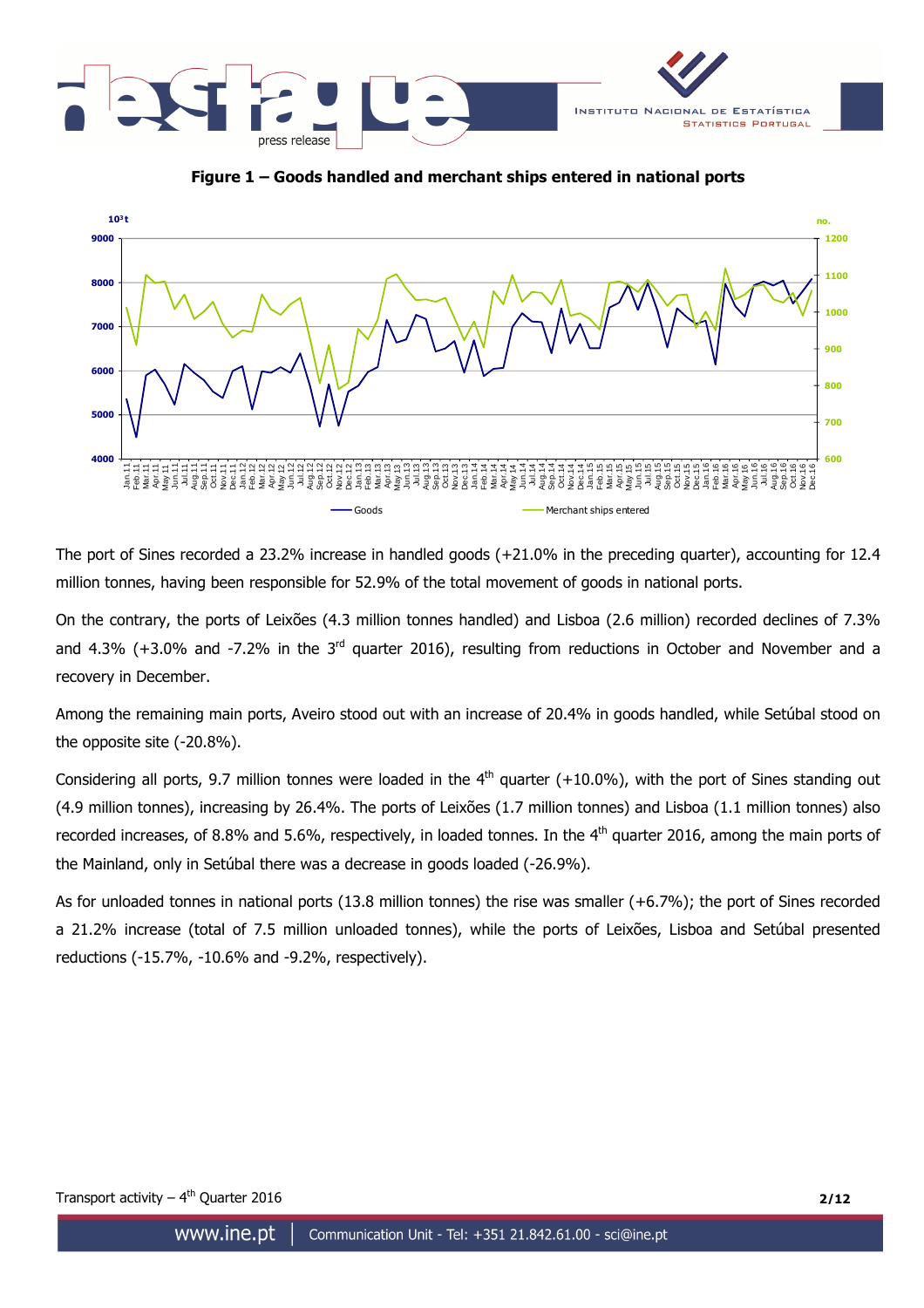

**Figure 2 – Movement of goods in the main national ports, by direction – 4th quarter 2016** 



**Loaded goods Unloaded goods** 

The international transport of goods accelerated (+7.9%, after +1.0% in the preceding quarter), attaining 20.5 million tonnes, of which 56.3% in the port of Sines (11.5 million tonnes).

In what concerns traffic between national ports, 2.9 million tonnes were handled (+9.0%), of which 28.9% in Sines and 27.9% in Leixões.

|                  | 4th Q 2016   |         |                  |                            |                                        |         |         | 3rd Q 2016                   |                            |                               |                  |         |                   |                              |                              |
|------------------|--------------|---------|------------------|----------------------------|----------------------------------------|---------|---------|------------------------------|----------------------------|-------------------------------|------------------|---------|-------------------|------------------------------|------------------------------|
|                  | <b>Total</b> | Loaded  | <b>Unlo</b> aded | <b>National</b><br>traffic | <b>Internationa</b><br><b>Itraffic</b> | Total   |         | Loaded Unloaded              | <b>National</b><br>traffic | Interna<br>tio nal<br>traffic | Total            |         | Loaded Unloaded   | National<br>traffic          | Interna<br>tional<br>traffic |
| <b>Ports</b>     |              |         | $10^3 t$         |                            |                                        |         |         | Year-on-year change rate (%) |                            |                               |                  |         |                   | Year-on-year change rate (%) |                              |
| Total            | 23 437       | 9687    | 13 750           | 2941                       | 20 496                                 | 8.1     | 10.0    | 6.7%                         | 9.0                        | 7.9                           | 9.7              | 11.6    | 8.5%              | 68.7                         | 1.0                          |
| Leixões          | 4 3 4 4      | 1743    | 2 600            | 820                        | 3524                                   | $-7.3$  | 8.8     | $-15.7$                      | 4.1                        | $-9.6$                        | 3.0 <sup>3</sup> | $-4.8$  | 8.1               | 116.6                        | $-24.0$                      |
| Aveiro           | 1 3 3 4      | 546     | 789              | 53                         | 1 2 8 1                                | 20.4    | 11.0    | 27.8                         | 18.5                       | 20.4                          | $-0.4$           | $-20.0$ | 16.9 <sup>3</sup> | 86.6                         | $-3.8$                       |
| Figueira da Foz  | 518          | 339     | 180:             | 41                         | 478                                    | 13.58   | 0.1     | 51.8                         | 22.0                       | 12.8                          | 8.5              | $-2.6$  | 33.9 <sup>8</sup> | 0.8                          | 9.0                          |
| Lisboa           | 2587         | 1 1 0 3 | 1484             | 403                        | 2 185                                  | $-4.3$  | 5.6     | $-10.6$                      | 15.5                       | $-7.3$                        | $-7.2$           | $-7.9$  | $-6.8$            | $-2.3$                       | $-8.1$                       |
| Setúbal          | 1 3 6 3      | 830     | 533              | 82                         | 1 2 8 1                                | $-20.8$ | $-26.9$ | $-9.2$                       | 38.1                       | $-22.9$                       | $-5.2$           | $-1.2$  | $-10.9$           | $-8.5$                       | $-5.0$                       |
| Sines            | 12 3 94      | 4853    | 7 5 41           | 851                        | 11 543                                 | 23.2    | 26.4    | 21.2                         | 11.3                       | 24.2                          | 21.0             | 35.5    | 12.7 <sup>8</sup> | 117.2                        | 13.4                         |
| Ponta Delgada    | 319          | 104     | 215!             | 255                        | 64                                     | 12.1    | 17.5    | 9.7 <sup>8</sup>             | 12.8                       | 9.5                           | 9.0              | 0.3     | 13.3              | 8.8                          | 9.7                          |
| Praia da Vitória | 106          | 26      | 80               | 91                         | 15                                     | 0.7     | 2.7     | 0.0                          | 5.9                        | $-22.2$                       | 9.1              | $-4.8$  | 13.6              | 2.1                          | 28.2                         |
| Canical          | 250          | 33      | 217 <sup>1</sup> | 225                        | 24                                     | 0.3     | $-1.3$  | 0.5                          | $-5.3$                     | 117.4                         | 16.6             | 12.4    | 17.3              | 10.4                         | 150.7                        |
| Funchal          | 19           | 1       | 18 <sup>1</sup>  | 19                         |                                        | 50.1    | 183.7   | 46.0                         | 50.1                       |                               | 10.1             | $-46.2$ | 12.6              | 10.1                         |                              |
| Outros           | 202          | 109     | 93               | 102                        | 100                                    | $-32.2$ | $-46.9$ | 0.3                          | 3.4                        | $-49.7$                       | $-36.7$          | $-54.8$ | $-9.2$            | 1.9                          | $-58.9$                      |

**Table 1 – Movement of goods in ports** 

**Preliminary annual results for 2016** showed a 5.1% increase in goods handled in national ports (+7.7% in 2015), amounting to 91.3 million tonnes. In 2016, the evolutions of Sines (+16.6%) and Ponta Delgada (+9.6%) were noteworthy. Among the ports with reduction of movement, the highlight goes to Lisboa (-11.1%), Setúbal (-7.9%) and Leixões (-3.4%).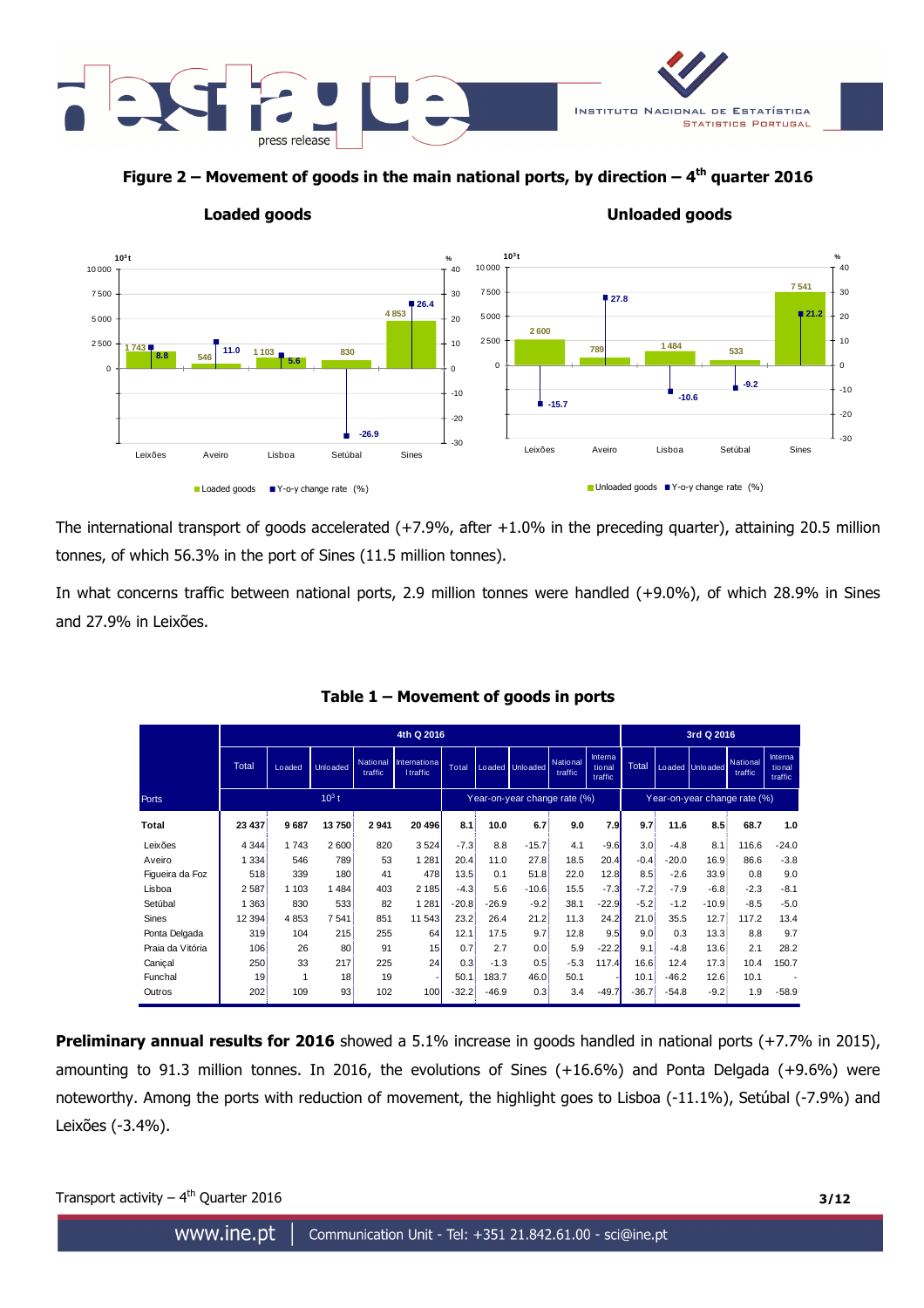



### **The number of passengers across the River Tejo has increased**

In the  $4<sup>th</sup>$  quarter 2016, inland waterways transport accounted for 4.4 million passengers, divided between 4.3 million in national transport and 40.6 thousand in international crossings.

The river Tejo, increasing by 3.4% (+6.2% in the preceding quarter), recorded 4.1 million passenger crossings, corresponding to 94.5% of the total transport by this mode.



## **Figure 3 – Movement of passengers in river crossings**

**Preliminary results for 2016** show a growth of 3.3% in passengers by river Tejo (total of 16.1 million passengers) and other river crossings are also worthy of mention, such as Ria Formosa (+17.3%) and Ria de Aveiro (+7.0%).

# **Passengers in national airports with a notably increase of 20.3%**

In the  $4<sup>th</sup>$  quarter 2016, 44.3 thousand aircrafts in commercial flights have landed in national airports (+14.2%; +11.7% in the  $3^{rd}$  Q 2016).

There were relevant increases in the number of landed aircraft in the Mainland (+14.5%; +11.7% in the 3<sup>rd</sup> Q 2016), in Madeira (+15.1%; +7.8% in the previous quarter) and in Acores (+11.0%; after +14.6% in the 3<sup>rd</sup> O 2016).

**In 2016** (preliminary results) a total of 188 thousand landings of aircrafts in commercial flights were recorded, which stood for a 12.0% increase, accelerating from the previous years (+6.7% in 2015).

The national airports recorded a movement of 10.6 million passengers in the  $4<sup>th</sup>$  Q 2016 (departures, arrivals and direct transits), which corresponded to a 20.3% increase  $(+13.3\%$  in the  $3<sup>rd</sup>$  Q 2016), clearly above the change rates registered in the quarters of recent years.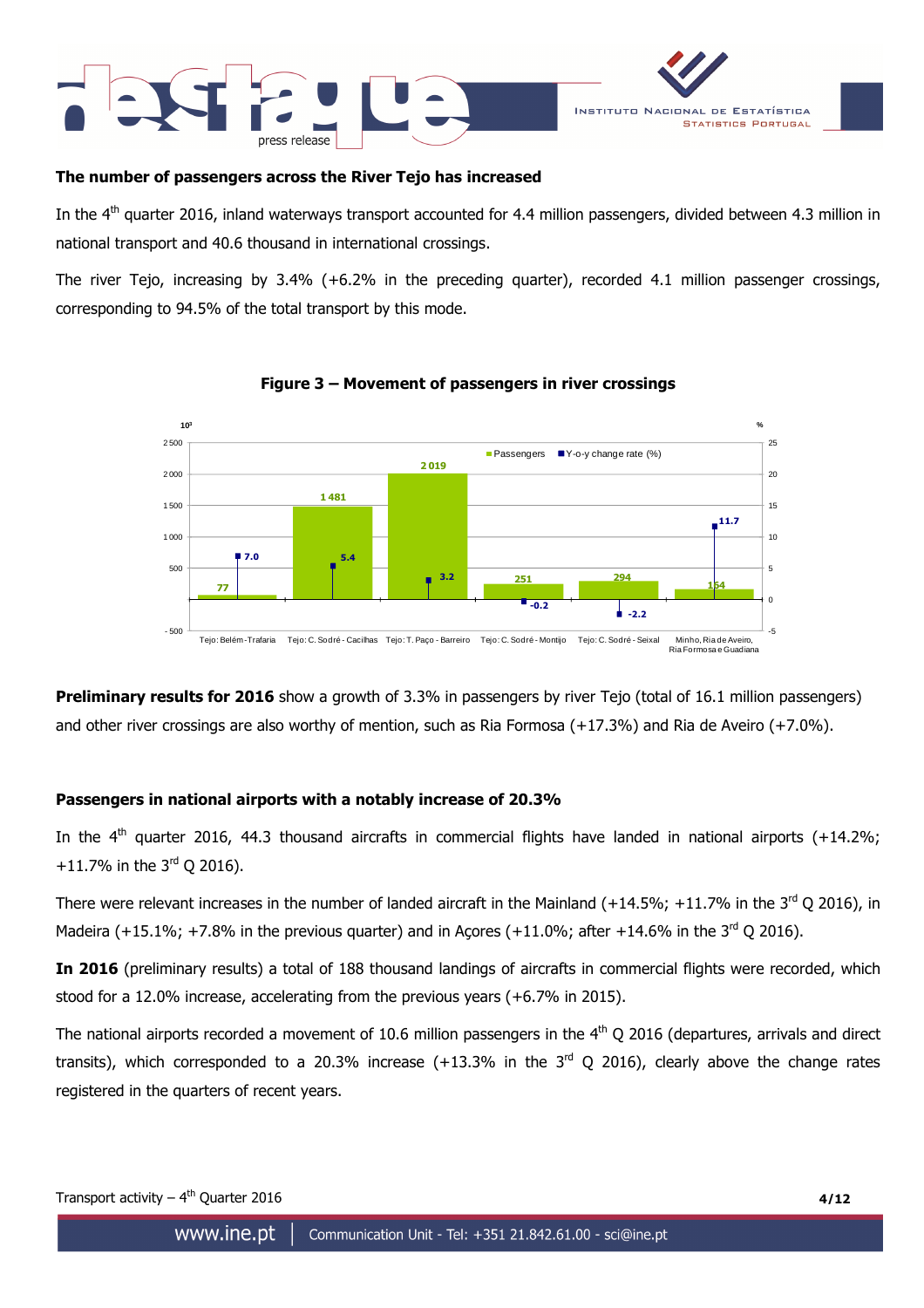

25%

**Figure 4 – Year-on-year change rate (%) of aircraft and passengers in the main national airports** 



There were relevant increases in the number of passengers in all main airports, namely in Lisboa (+20.0%; total of 5.6 million passengers), Porto (+22.1%; 2.3 million), Faro (+22.9%; 1.4 million), Funchal (+16.5%; 681 thousand) and in Ponta Delgada (+13.7%; 327 thousand), and other airports also stood out, such as Lajes (+20.2%) and Porto Santo  $(+42.3\%)$ .

**In 2016** (preliminary results), the movement of passengers totaled 45.4 million (departures, arrivals and direct transits), which stood for a 14.3% increase, above previous years (+11.0% in 2015 and +9.4% in 2014).



**Figure 5 – Year-on-year change rate (%) of the movement of passengers in the main national airports** 

Around 97.6% of passengers used scheduled flights. International movements of passengers corresponded to 80.8% of the scheduled traffic.

| Transport activity $-4^{th}$ Quarter 2016 |                                                                                 | 5/12 |
|-------------------------------------------|---------------------------------------------------------------------------------|------|
|                                           | WWW.INE.DT $\parallel$ Communication Unit - Tel: +351 21.842.61.00 - sci@ine.pt |      |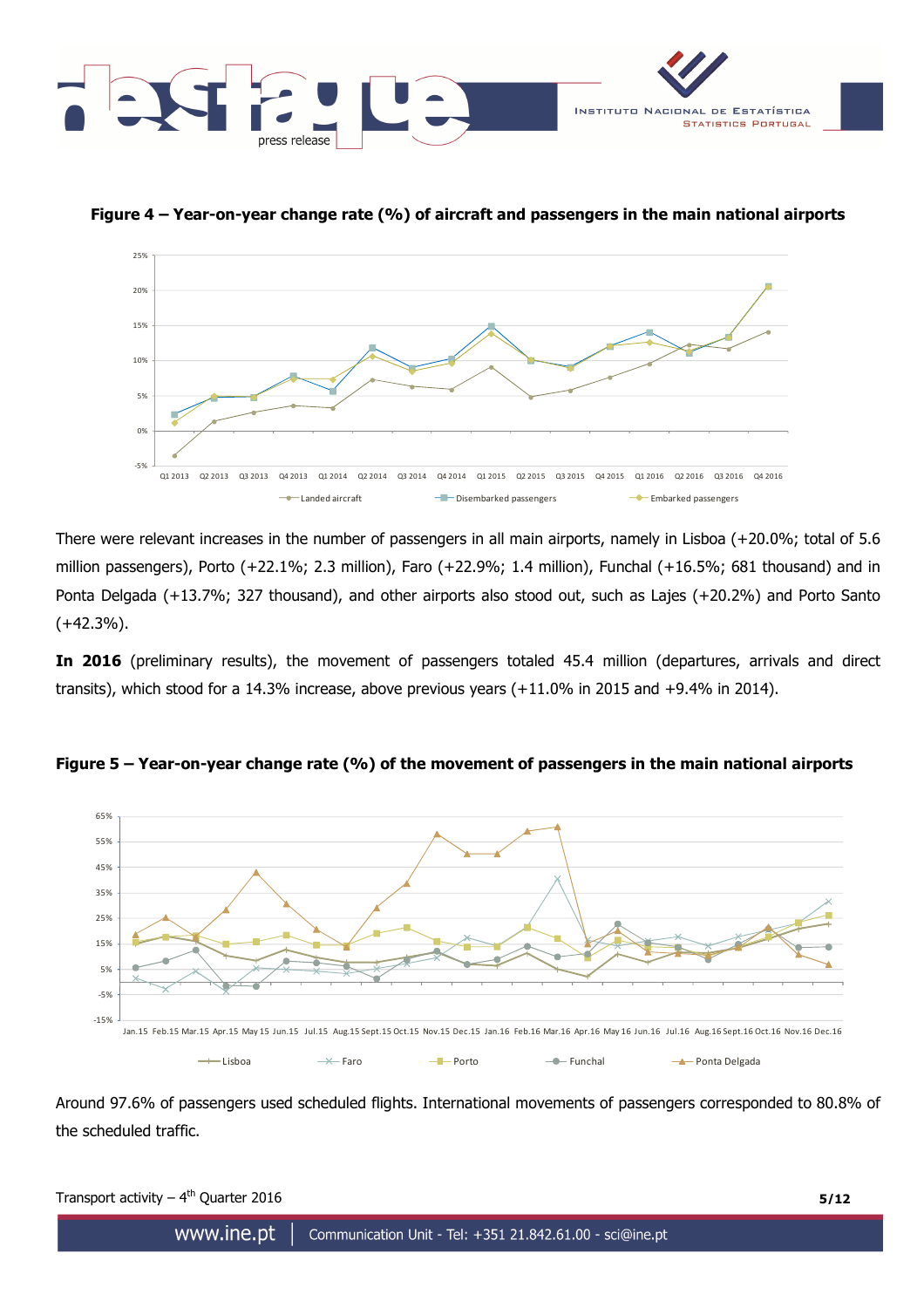

In the  $4<sup>th</sup>$  quarter 2016, Portuguese air companies carried 39.0% of passengers travelling through national airports, reinforcing its share when comparing with the  $4<sup>th</sup>$  quarter 2015 (+0.6 p.p.).

In **2016**, domestic companies carried 35.9% of passengers (-2.4 p.p.).





In the  $4<sup>th</sup>$  quarter 2016, there were on offer 13.4 million passenger seats (+9.5%). Considering international traffic, that offer stood at 10.5 million seats (+13.1%).

The occupancy rate (passengers/seats) in the  $4<sup>th</sup>$  quarter was 77.9% for the total movements.

In **2016**, the offer totaled 57.8 million seats, with a 78.5% occupancy. In international movements, 36.5 million seats were offered (occupancy rate of 80.9%).





Transport activity  $-4^{th}$  Quarter 2016 **6/12**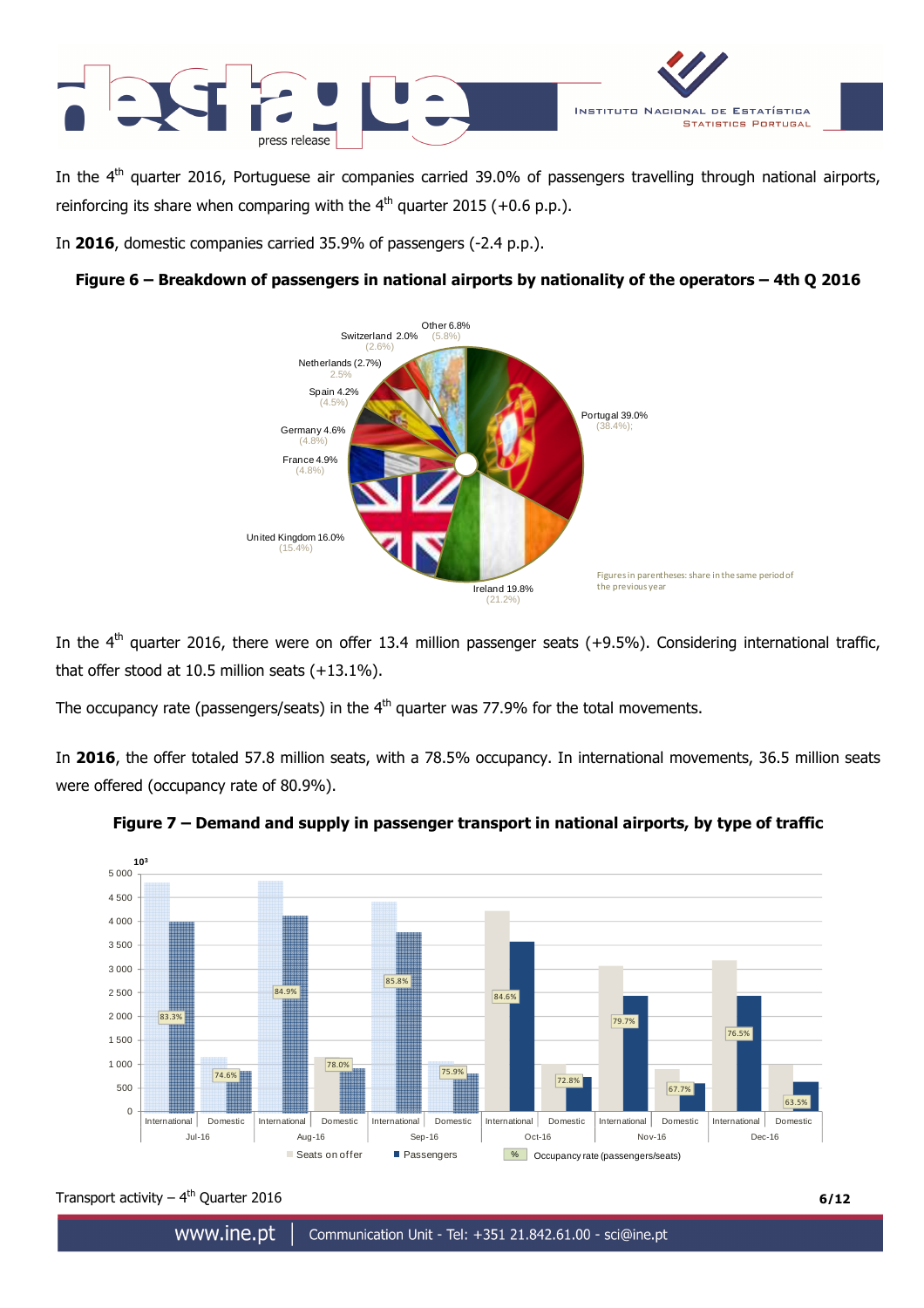



In the 4<sup>th</sup> quarter 2016, a total of 42.0 thousand tonnes of cargo and mail were handled (+11.4%; +2.4% in the 3<sup>rd</sup> Q 2016), with increases in both unloaded (+9.5%) and loaded (+13.1%) cargo and mail.

In **2016**, the movement of cargo and mail stood for a 1.9% increase (after -2.2% in 2015) and amounted to 150 thousand tonnes.

### **Railway passenger transport kept growing**

In the  $4<sup>th</sup>$  quarter 2016, the number of passengers travelling by rail increased by 4.1% (+3.2% in the  $3<sup>rd</sup>$  Q 2016), reaching 34.5 million and corresponded to 1 035 million passengers-kilometer (+5.5%; +.4.8% in the preceding quarter).

All months in the quarter presented positive change rates, and the steepest increases were recorded in December, either in the number of passengers (+6.4%) or considering passengers-kilometer (+7.1%).

Suburban transport increased by 3.7% (+3.2% in the  $3^{rd}$  Q 2016) with 30.6 million passengers, the equivalent to 88.6% of the total passengers transported in railway mode. In terms of passengers-kilometer, there was a 4.1% increase (+3.6% in the  $3<sup>rd</sup>$  Q 2016), reaching 564.9 million.

The largest increase in the number of passengers occurred in interurban transport (+7.1%; +2.9% in the preceding quarter), totaling 3.9 million, with the respective number of passengers-kilometer having a 7.7% increase.

International movements amounted to 49 thousand passengers and 23.8 million passengers-kilometer, corresponding to change rates of  $+5.0\%$  and  $-1.4\%$ , respectively ( $-2.8\%$  and  $-6.2\%$  in the  $3<sup>rd</sup>$  Q 2016).



### **Figure 8 – Movement of passengers in heavy railway transport by type of traffic**

Transport activity  $-4^{th}$  Quarter 2016 **7/12**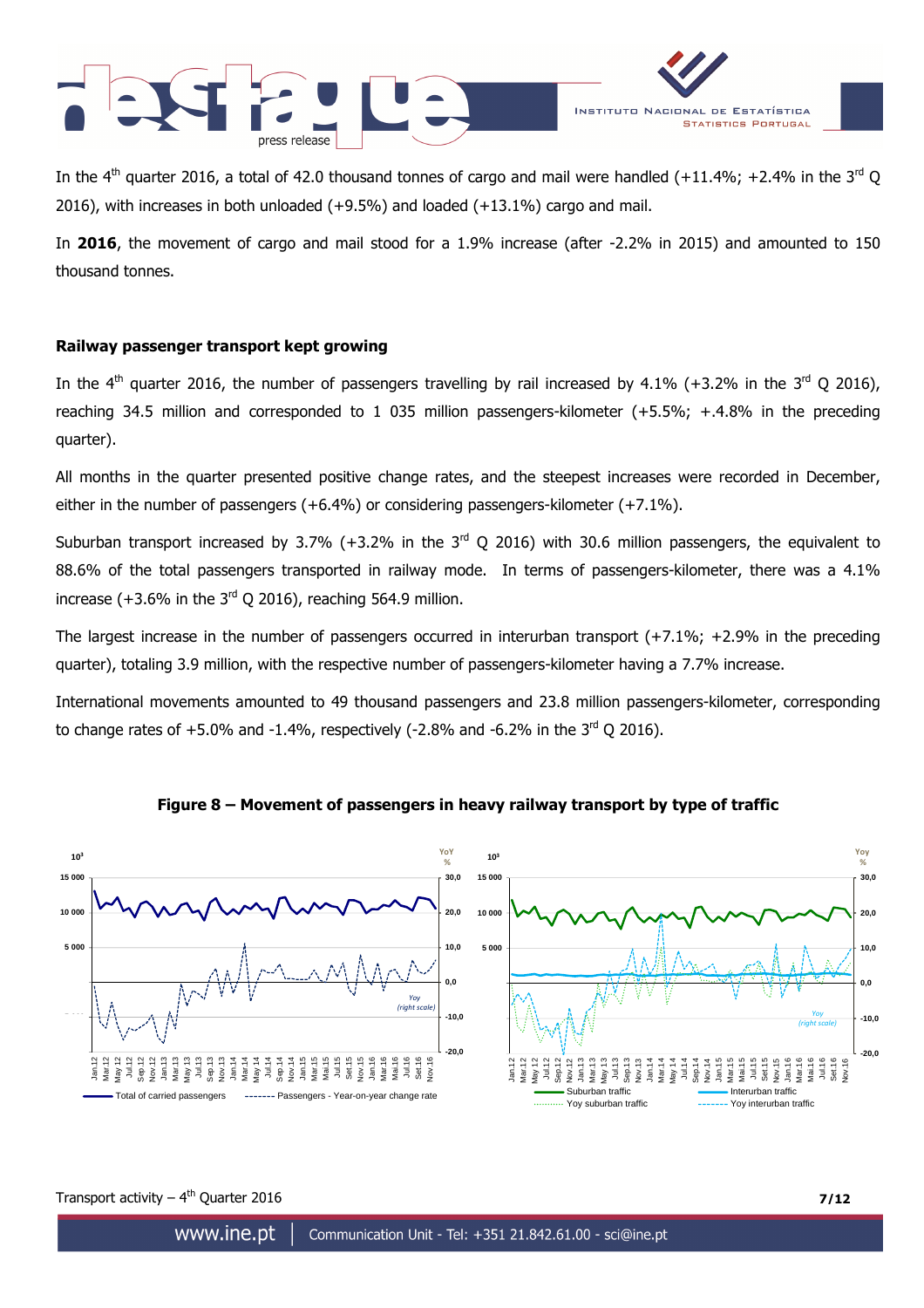



In the 4<sup>th</sup> quarter 2016, 2.6 million tonnes of goods were carried in railway mode, which stood for a 4.4% decline  $(0.1\%$  in the 3<sup>rd</sup> Q 2016). However, the respective volume of transport increased by 0.8% (-8.3% in the 3<sup>rd</sup> Q 2016). totaling 664.1 million tonnes-kilometer.

In annual terms, the preliminary results of railway transport **in 2016** show a 2.7% increase in passengers transported and a 6.5% decline in goods transported, after change rates of +1.7% and +7.9% respectively, in 2015.

# **Increasing number of transported passengers in light railway systems**

In the last quarter 2016, the set of light railway systems of Lisboa, Porto and Sul do Tejo carried 60.2 million passengers which meant a 4.3%<sup>2</sup> increase (+3.3% in the 3<sup>rd</sup> Q 2016). All months in the quarter showed positive change rates, especially December in Porto (+12.4%) and Metro do Sul do Tejo (+4.5%) and November in Lisbon (+7.5%).

In the 4<sup>th</sup> quarter of the year, 5.0% more passengers (+4.2% in the 3<sup>rd</sup> Q 2016) have travelled in the Lisbon underground, the equivalent to 41.3 million passengers, with a corresponding 25.5% utilization rate (+0.3 p.p.).

The Porto light railway system carried 15.9 million passengers, a figure that stood for a 2.6% increase (-0.03% in the preceding quarter), corresponding to a 19.7% utilization rate (+0.5 p.p.).

The number of passengers carried in Metro Sul do Tejo increased by 3.2% (+8.1% in the  $3^{rd}$  Q 2016), standing at 3.0 million, with 9.7% as the utilization rate (+0.2 p.p.).

As regards the overall preliminary results for **2016**, there was an increase of 5.6% in the number of passengers transported in the three light railway systems (+4.6% in 2015) as well as a 5.3% increase in passengers-kilometer (+4.4% in 2015).



**Figure 9 – Utilization rate by light railway system**

 $\overline{a}$ 

Transport activity  $-4^{th}$  Quarter 2016 **8/12** 

<sup>2</sup> Change rate with revised data for 2015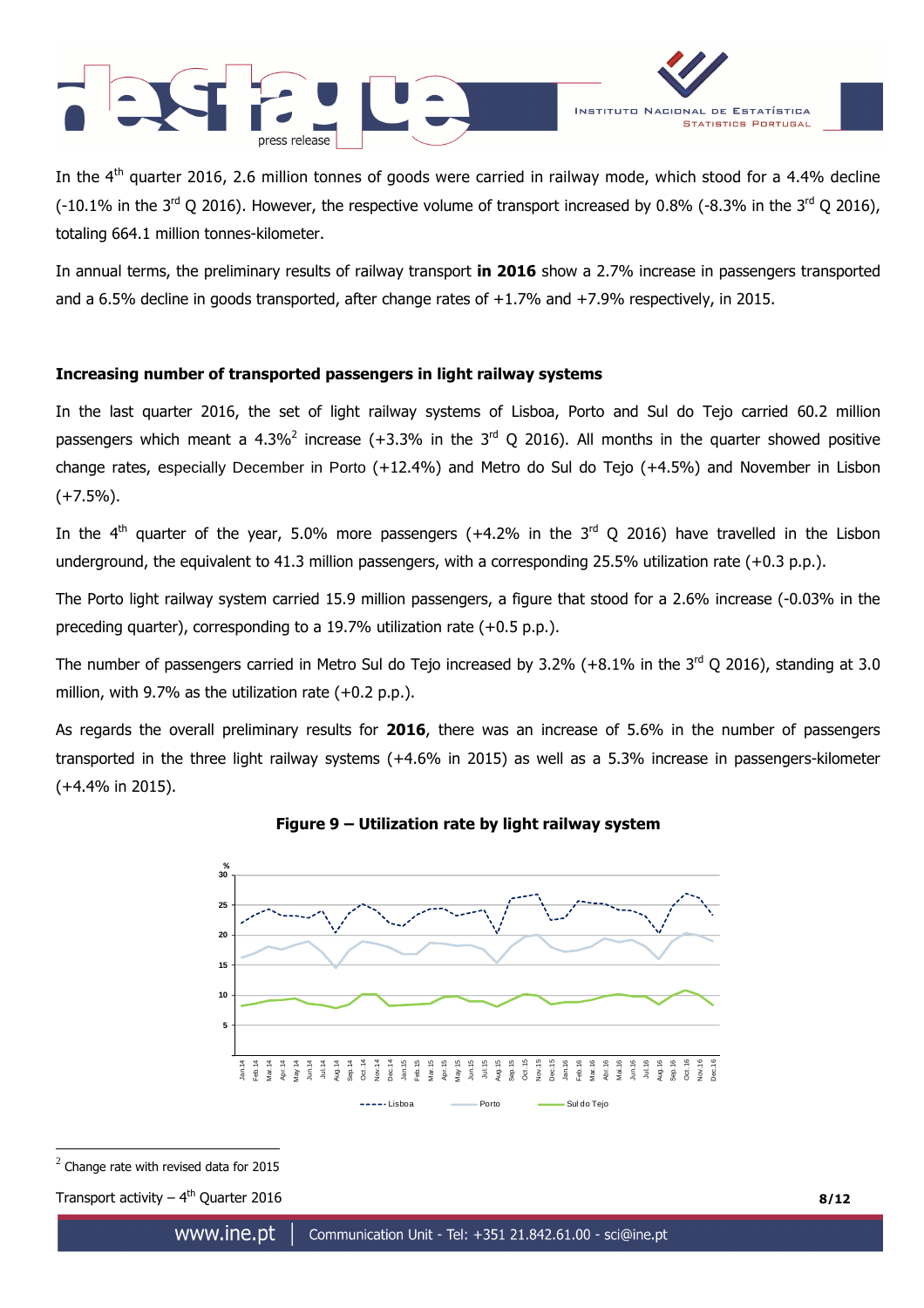



### **Road freight transport with a lighter decline**

Road freight transport accounted for 35.3 million tonnes in the  $4<sup>th</sup>$  quarter 2016 (-3.2%) and 7.7 billion tonneskilometer (+11.4%). International freight grew by 14.2% but there was a 6.0% decline in national transport. The latter had a share of 83.7% in the total of transported goods (after 84.3% in the 3<sup>rd</sup> quarter 2016 and 82.5% in the 2<sup>nd</sup> quarter).



# **Figure 10 – Road freight transport (tonnes) in the Mainland, by type of traffic**

The group of "Metal ores and other mining and quarrying products; …" continued to be the most represented group (24.1%, -0.9 p.p.). The "products from agriculture, animal production, hunting and forestry…" (9.9% of the total) recorded a 1.9 p.p. decline in its weight, while "food products, beverage and tobacco" (12.2%) increased its share (+1.2 p.p.). The "Other non-metallic mineral products" (11.7%) also has increased expression (+1.2 p.p.).

#### 9.9% 24.1% 12.2% 5.1% 2.8% 11.7% 3.5% 30.7% Products of agriculture, hunting, and forestry; fish and other fishing products Metal ores and other mining and quarrying products; peat; uranium and thorium **Food products, beverages and tobacco** Wood and products of wood and cork (except furniture); articles of straw and plaiting materials; pulp, paper and paper products; printed matter and recorded media Coke and refined petroleum products Other non metallic mineral products Basic metals; fabricated metal products, except machinery and equipment **Other**

### **Figure 11 – Breakdown of goods (tonnage) carried in national traffic by main groups of goods**

# Transport activity  $-4^{th}$  Quarter 2016 **9/12**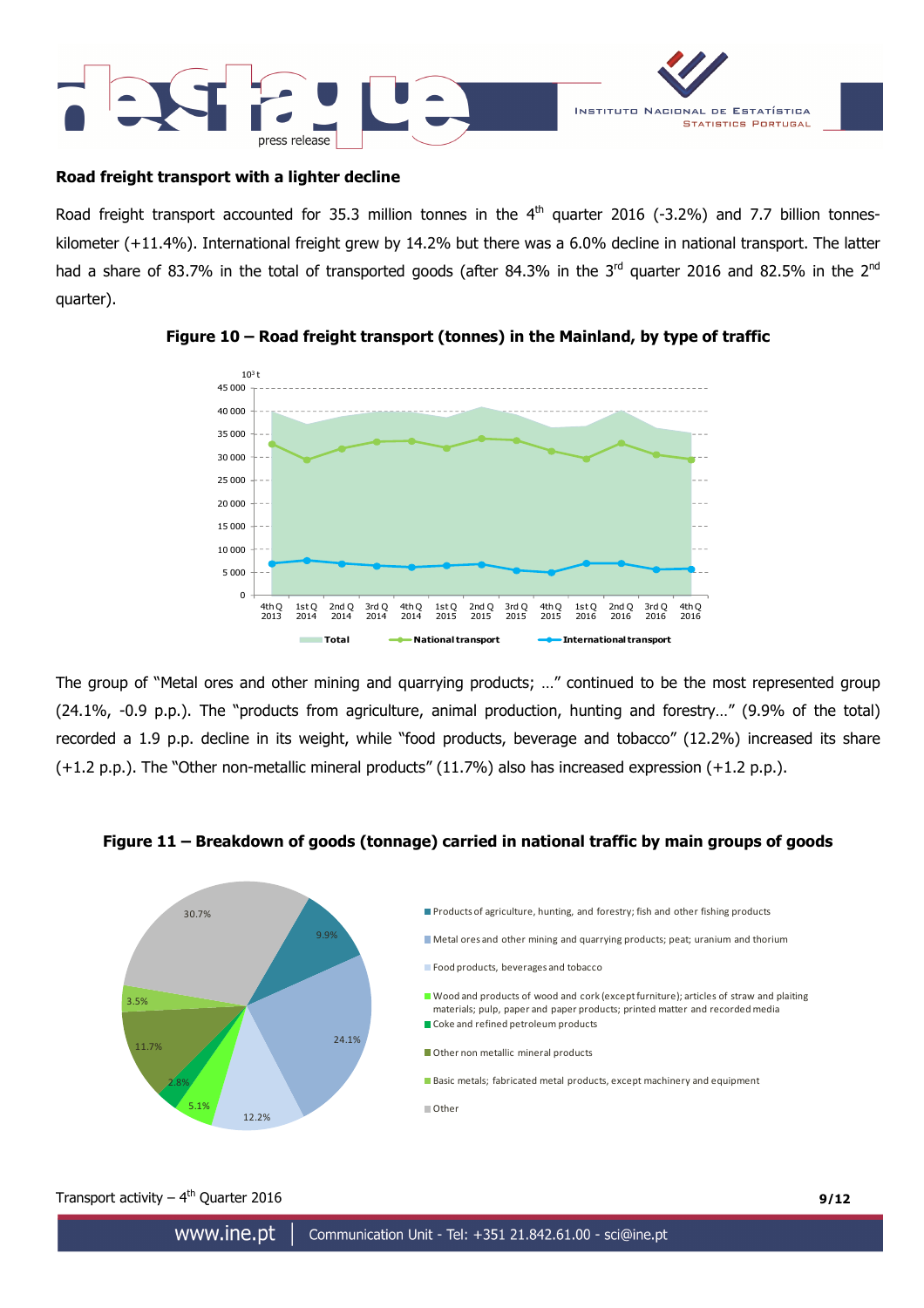

As regards the three main partner countries in terms of international freight transport by Portuguese companies, there was a ratio goods loaded/unloaded favorable considering France (153.2%) and Germany (112.4%), unlike for Spain (81.8%) and other European Union countries (71.7%).



**Figure 12 –Goods (tonnes) in international traffic (a) by main countries of origin/destination**

In **2016** (preliminary results), road freight transport declined by 4.1% as a result of the decrease in domestic freight (-6.1%). In terms of tonnes-kilometer there was an increase in the volume of transport (+6.3%) due to the growth in international freight transport (+12.4%).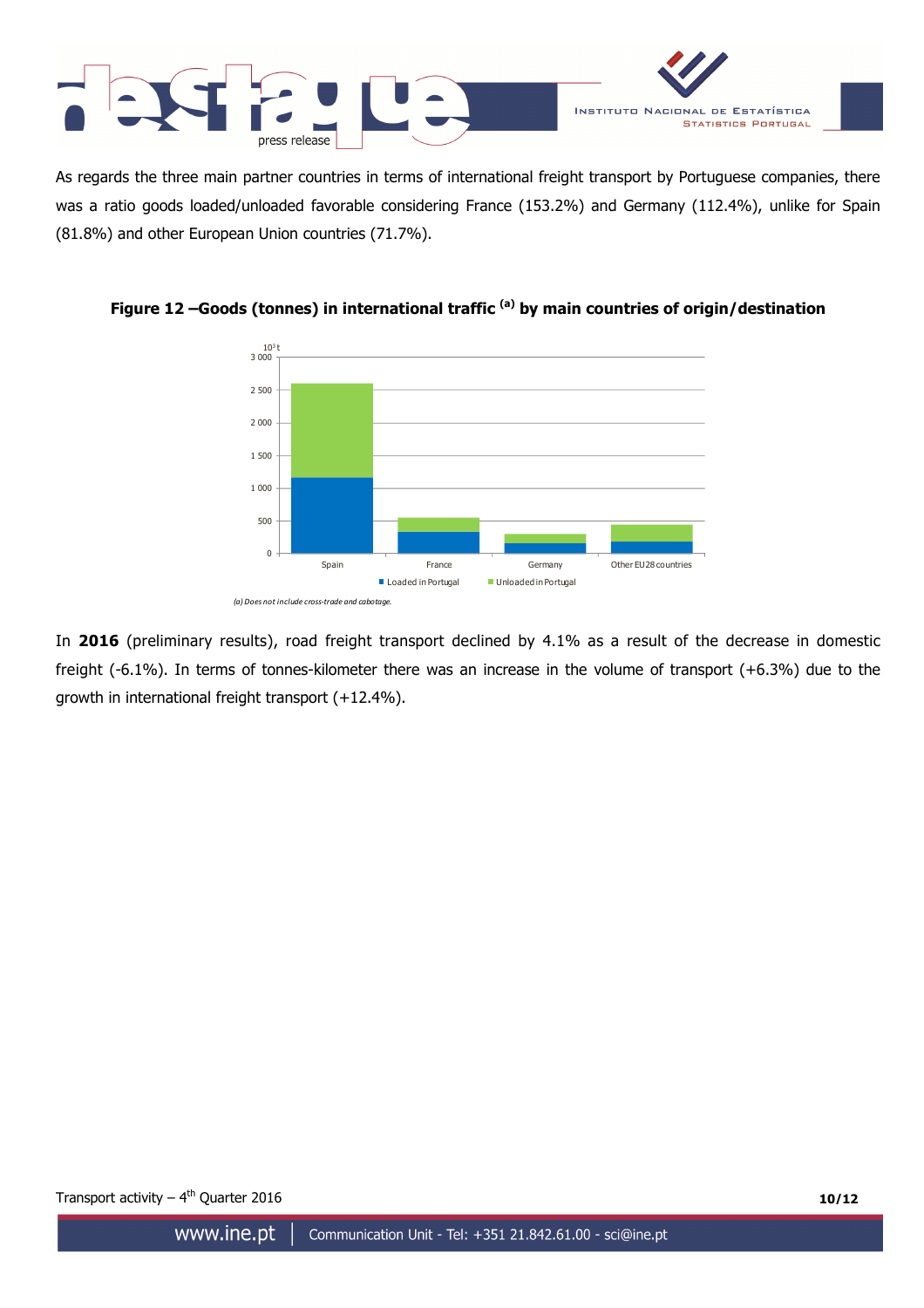

INSTITUTO NACIONAL DE ESTATÍSTICA **STATISTICS PORTUGAL** 

| Table 2 - Main indicators on transport activity        |                             |                    |                    |                   |                               |              |                   |  |  |  |  |  |
|--------------------------------------------------------|-----------------------------|--------------------|--------------------|-------------------|-------------------------------|--------------|-------------------|--|--|--|--|--|
|                                                        |                             |                    | 2016               |                   | Year-on-year change rates (%) |              |                   |  |  |  |  |  |
|                                                        | <b>Unit</b>                 | 3rd Q              | 4th Q              | <b>2016 total</b> | 3rd Q 16                      | 4th Q 16     | <b>2016 total</b> |  |  |  |  |  |
| MARITIME AND INLAND WATERWAYS TRANSPORT                |                             |                    |                    |                   |                               |              |                   |  |  |  |  |  |
| <b>Movement in maritime ports</b>                      |                             | 3 9 4 1            | 3 5 1 1            | 14 534            |                               |              |                   |  |  |  |  |  |
| <b>Entered vessels</b><br>Dimension of entered vessels | no.<br>$10^3$ GT            | 63 585             | 65 535             | 248 466           | 0.6<br>1.0                    | 0.8<br>1.1   | 0.4<br>2.0        |  |  |  |  |  |
| <b>Total of handled goods</b>                          | $10^3 t$                    | 24 011             | 23 437             | 91 345            | 9.7                           | 8.1          | 5.1               |  |  |  |  |  |
| Loaded                                                 | $10^3$ t                    | 9 7 5 3            | 9 6 8 7            | 37 517            | 11.6                          | 10.0         | 4.3               |  |  |  |  |  |
| Unloaded                                               | $10^3$ t                    | 14 2 58            | 13 750             | 53 828            | 8.5                           | 6.7          | 5.7               |  |  |  |  |  |
| of which:                                              |                             |                    |                    |                   |                               |              |                   |  |  |  |  |  |
| <b>Port of Leixões</b>                                 | $10^3$ t                    | 4386               | 4 3 4 4            | 16865             | 3.0                           | -7.3         | $-3.4$            |  |  |  |  |  |
| Liquid bulk                                            | $10^3$ t                    | 2 1 4 0            | 2 0 7 8            | 7 450             | 0.3                           | $-8.6$       | $-10.8$           |  |  |  |  |  |
| Solid bulk                                             | $10^3$ t                    | 547                | 544                | 2 3 8 1           | 14.7                          | $-23.0$      | $-7.3$            |  |  |  |  |  |
| Containers                                             | $10^3$ t                    | 1 2 5 5            | 1 2 3 1            | 5 1 2 1           | 1.9                           | $-0.3$       | 6.5               |  |  |  |  |  |
| General cargo and Ro-Ro                                | $10^3$ t                    | 445                | 492                | 1913              | 6.7                           | 3.8          | 10.7              |  |  |  |  |  |
| Port of Lisboa                                         | $10^3$ t                    | 2460               | 2587               | 9364              | $-7.2$                        | $-4.3$       | $-11.1$           |  |  |  |  |  |
| Liquid bulk                                            | $10^3$ t                    | 309                | 402                | 1 4 2 2           | $-10.2$                       | 9.4          | 0.0               |  |  |  |  |  |
| Solid bulk                                             | $10^3$ t                    | 1 1 4 0            | 1 1 9 0            | 4 5 4 7           | $-9.3$                        | $-13.5$      | $-8.6$            |  |  |  |  |  |
| Containers                                             | $10^3$ t                    | 944                | 958                | 3 1 5 7           | $-5.9$                        | 12.6         | $-18.3$           |  |  |  |  |  |
| General cargo and Ro-Ro                                | $10^3$ t                    | 67                 | 37                 | 238               | 41.3                          | $-66.2$      | $-10.1$           |  |  |  |  |  |
| <b>Port of Sines</b>                                   | $10^3$ t                    | 13 032             | 12 394             | 48 056            | 21.0                          | 23.2         | 16.6              |  |  |  |  |  |
| Liquid bulk                                            | $10^3$ t                    | 7 2 1 2            | 5 5 9 6            | 24 606            | 32.0                          | 6.2          | 14.3              |  |  |  |  |  |
| Solid bulk                                             | $10^3$ t                    | 1 477              | 1 6 4 4            | 5 8 6 3           | $-15.4$                       | 33.8         | 0.2               |  |  |  |  |  |
| Containers                                             | $10^3$ t                    | 4 3 2 5            | 5 1 1 8            | 17 466            | 22.4                          | 45.2         | 27.4              |  |  |  |  |  |
| General cargo and Ro-Ro                                | $10^3$ t                    | 18                 | 35                 | 122               | $-37.4$                       | $-1.8$       | 2.2               |  |  |  |  |  |
| <b>AIR TRANSPORT</b>                                   |                             |                    |                    |                   |                               |              |                   |  |  |  |  |  |
| <b>Movement in airports</b>                            |                             |                    |                    |                   |                               |              |                   |  |  |  |  |  |
| <b>Landed aircraft</b>                                 | no.                         | 57 241             | 44 282             | 187827            | 11.7                          | 14.2         | 12.0              |  |  |  |  |  |
| Mainland                                               | no.                         | 46 635             | 36 484             | 153 610           | 11.7                          | 14.5         | 11.8              |  |  |  |  |  |
| A. R. of the Açores                                    | no.                         | 6 3 2 7<br>4 2 7 9 | 4 4 7 3<br>3 3 2 5 | 19 942<br>14 275  | 14.6                          | 11.0<br>15.1 | 14.9              |  |  |  |  |  |
| A. R. of Madeira                                       | no.<br>$10^{3}$             | 14 769             | 10 588             | 45 376            | 7.8<br>13.3                   | 20.3         | 10.7<br>14.3      |  |  |  |  |  |
| <b>Passangers</b><br>Disembarked                       | 10 <sup>3</sup>             | 7 3 4 5            | 5 2 2 3            | 22 574            | 13.5                          | 20.7         | 14.5              |  |  |  |  |  |
| Embarked                                               | $10^{3}$                    | 7 3 4 3            | 5 2 9 8            | 22 497            | 13.4                          | 20.6         | 14.4              |  |  |  |  |  |
| Direct transit                                         | $10^{3}$                    | 81                 | 67                 | 306               | $-1.8$                        | $-19.2$      | $-2.7$            |  |  |  |  |  |
| Cargo and mail                                         | t                           | 36 274             | 42 012             | 149 947           | 2.4                           | 11.4         | 1.9               |  |  |  |  |  |
| Unloaded                                               | t                           | 17 383             | 19 667             | 73 058            | 4.2                           | 9.5          | 5.2               |  |  |  |  |  |
| Loaded                                                 | t                           | 18 891             | 22 345             | 76 889            | 0.8                           | 13.1         | $-1.0$            |  |  |  |  |  |
| <b>RAIWAY TRANSPORT</b>                                |                             |                    |                    |                   |                               |              |                   |  |  |  |  |  |
| Heavy railway transport                                |                             |                    |                    |                   |                               |              |                   |  |  |  |  |  |
| Passengers carried (a)                                 | 10 <sup>3</sup>             | 33 360             | 34 544             | 133 893           | 3.2                           | 4.1          | 2.7               |  |  |  |  |  |
| Suburban                                               | 10 <sup>3</sup>             | 29 061             | 30 590             | 118 075           | 3.2                           | 3.7          | 2.5               |  |  |  |  |  |
| Interurban                                             | 10 <sup>3</sup>             | 4 2 2 6            | 3 9 0 5            | 15 583            | 2.9                           | 7.1          | 4.2               |  |  |  |  |  |
| International                                          | $10^3\,$<br>10 <sup>3</sup> | 73<br>1 104 178    | 49<br>1 035 395    | 235<br>4 146 116  | $-2.8$<br>4.8                 | 5.0<br>5.5   | 3.9<br>4.8        |  |  |  |  |  |
| Passengers-kilometer (a)                               | 10 <sup>3</sup>             | 533 206            | 564 933            | 2 173 870         | 3.6                           | 4.1          | 2.7               |  |  |  |  |  |
| Suburban<br>Interurban                                 | $10^{3}$                    | 535 482            | 446 619            | 1 852 267         | 6.9                           | 7.7          | 7.6               |  |  |  |  |  |
| International                                          | $10^{3}$                    | 35 490             | 23 843             | 119 979           | $-6.2$                        | $-1.4$       | 0.3               |  |  |  |  |  |
|                                                        | $10^3$ t                    | 2491               | 2 6 1 0            | 10 378            | $-10.1$                       | -4.4         | $-6.5$            |  |  |  |  |  |
| <b>Goods transported</b>                               | $10^6$ tKm                  | 628                | 664                | 2622              | $-8.3$                        | 0.8          | $-1.5$            |  |  |  |  |  |
| <b>Goods transported</b>                               |                             |                    |                    |                   |                               |              |                   |  |  |  |  |  |
| Light railway transport                                | $10^3\,$                    |                    |                    | 223 232           |                               |              |                   |  |  |  |  |  |
| <b>Passengers carried</b>                              | 10 <sup>3</sup>             | 52 118<br>36 036   | 60 227<br>41 273   | 153 304           | 3.3<br>4.2                    | 4.3<br>5.0   | 5.6<br>7.4        |  |  |  |  |  |
| Lisboa (c)                                             | 10 <sup>3</sup>             | 13 4 49            | 15 907             | 58 444            | 0.0                           | 2.6          | 1.2               |  |  |  |  |  |
| Porto<br>Metro Sul do Tejo                             | 10 <sup>3</sup>             | 2 6 3 3            | 3 0 4 7            | 11 484            | 8.1                           | 3.2          | 5.2               |  |  |  |  |  |
|                                                        |                             |                    |                    |                   |                               |              |                   |  |  |  |  |  |
| <b>ROAD TRANSPORT (b)</b>                              |                             |                    |                    |                   |                               |              |                   |  |  |  |  |  |
| Goods transported (tonnes)                             | $10^3$ t                    | 36 325             | 35 267             | 148 506           | -7.3                          | $-3.2$       | -4.1              |  |  |  |  |  |
| National freight                                       | $10^3$ t                    | 30 637             | 29 506             | 122 968           | $-9.1$                        | $-6.0$       | -6.1              |  |  |  |  |  |
| International freight                                  | $10^3$ t                    | 5 6 8 7            | 5 7 6 1            | 25 538            | 3.9                           | 14.2         | 7.2               |  |  |  |  |  |
| <b>Goods transported</b><br>(tonnes-kilometer)         | $10^6$ tKm                  | 8 0 4 9            | 7 7 14             | 34 567            | 4.1                           | 11.4         | 6.3               |  |  |  |  |  |
| National freight                                       | $10^6$ tKm                  | 2 6 7 4            | 2 5 1 7            | 10 447            | $-6.0$                        | $-6.6$       | -5.6              |  |  |  |  |  |
| International freight                                  | $10^6$ tKm                  | 5 3 7 5            | 5 1 9 6            | 24 120            | 10.0                          | 22.9         | 12.4              |  |  |  |  |  |
|                                                        |                             |                    |                    |                   |                               |              |                   |  |  |  |  |  |

Note: preliminary results; year-on-year change rates based on infra-annual data

(a) Revised data

(b) Data revised for the 3rd quarter 2016; data reweighted for the 4th quarter 2015

# Transport activity  $-4^{th}$  Quarter 2016 **11/12**